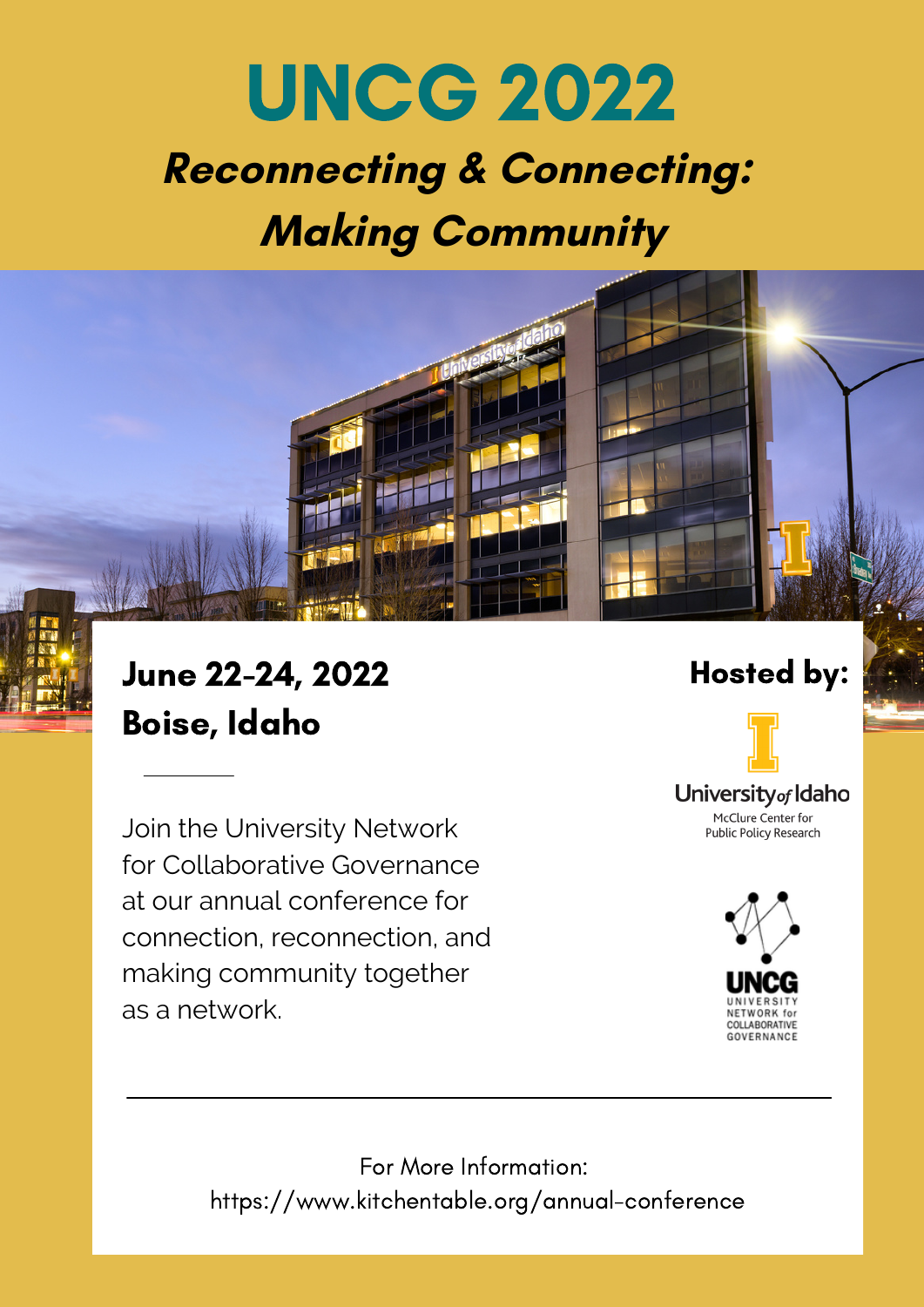### **THURS JUNE23 FRI JUNE 24** \* 9:00 AM **WED JUNE22** UNCG 2022 CONFERENCE SCHEDULE **\* 1 : 0 0 P M - 2 : 3 0 P M** VIRTUAL LIGHTNING TALKS: A TRIP AROUND **T H E U N C G W O R L D 7 : 0 0 P M O P E N I N G S E S S I O N 5 : 3 0 P M N E T W O R K I N G R E C E P T I O N 1 2 : 1 5 P M L U N C H 4 : 3 0 P M W R A P U P** 8:00 AM BREAKFAST / UNCG ANNUAL BUSINESS MEETING **8 : 0 0 A M B R E A K F A S T A N D W E L C O M E 6 : 3 0 P M D I N N E R** 5:00PM PICK UP DINNER ON OWN / PARK PICNIC \*9:30 AM HYBRID SESSION: REFLECTIONS ON TRIBAL **ENGAGEMENT AND COLLABORATIVE GOVERNANCE 1 : 3 0 P M L I G H T N I N G T A L K S** HYBRID PANEL: UNCG FOCUSES ON HEALTH **1 0 : 1 5 A M B R E A K** 11:30 PM LUNCH: UNCG NETWORKING TABLES 3:30PM UNCG STEERING COMMITTEE MEETING **1 0 : 4 5 A M B R E A K 1 1 : 0 0 A M C O N C U R R E N T S E S S I O N S** \*2:30 PM HYBRID SESSION: UNCG PEER CASE CLINICAL 3:15 PM WHEN A HOUSE IS MORE THAN A HOUSE: UNDERSTANDING THE SYMBOLIC IN **C O L L A B O R A T I V E P R O C E S S E S 3 : 0 0 P M B R E A K** 10:30 PM CONCURRENT SESSIONS (ONE HYBRID) \*12:30 PM CONCURRENT SESSIONS (ONE HYBRID) **1 : 3 0 - 2 : 0 0 P M C L O S I N G**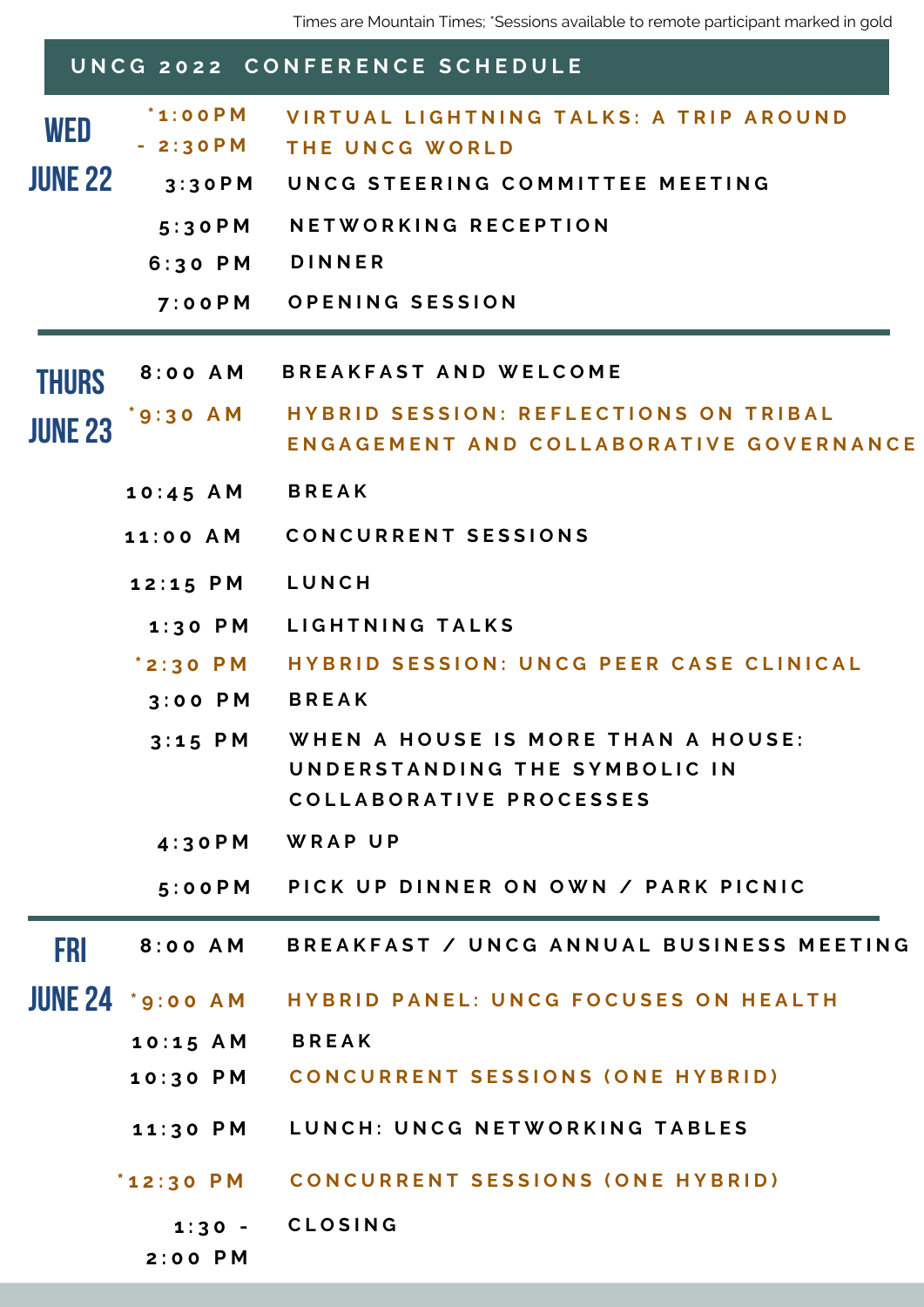### WEDNESDAY JUNE 22 CONFERENCE SCHEDULE

| $i$ 1:00 PM -<br>2:30PM                      | VIRTUAL LIGHTNING TALKS: A TRIP AROUND THE UNCG<br>WORLD (JOIN VIA ZOOM)                                                                            |
|----------------------------------------------|-----------------------------------------------------------------------------------------------------------------------------------------------------|
| Lasse<br>Peltonen<br>(Finland)               | Steps towards Collaborative Governance in Finland                                                                                                   |
| Jennifer<br>Hilton<br>Montero<br>(Florida)   | A Cross-sectoral Study of Mandated and Voluntary<br>Collaboration                                                                                   |
| John<br>Stephens<br>(North<br>Carolina)      | Transparency versus Candor among Stakeholders: A<br>conundrum in designing a workshop on environmental<br>monitoring and clean-up in North Carolina |
| Wendy<br>Willis &<br>Sarah Giles<br>(Oregon) | In Their Own Words: Using Targeted Universalism and<br>Popular Education in Community Engagement                                                    |

### BARDENAY RESTAURANT: 610 W GROVE ST BOISE, ID 83702

- 3:30PM UNCG STEERING COMMITTEE MEETING
- **5 : 3 0 P M N E T W O R K I N G R E C E P T I O N**
- **6 : 0 0 P M D I N N E R**
	- **7 : 0 0 P M O P E N I N G S E S S I O N**
	- 8:00 PM WRAP UP / OVERVIEW FOR NEXT DAY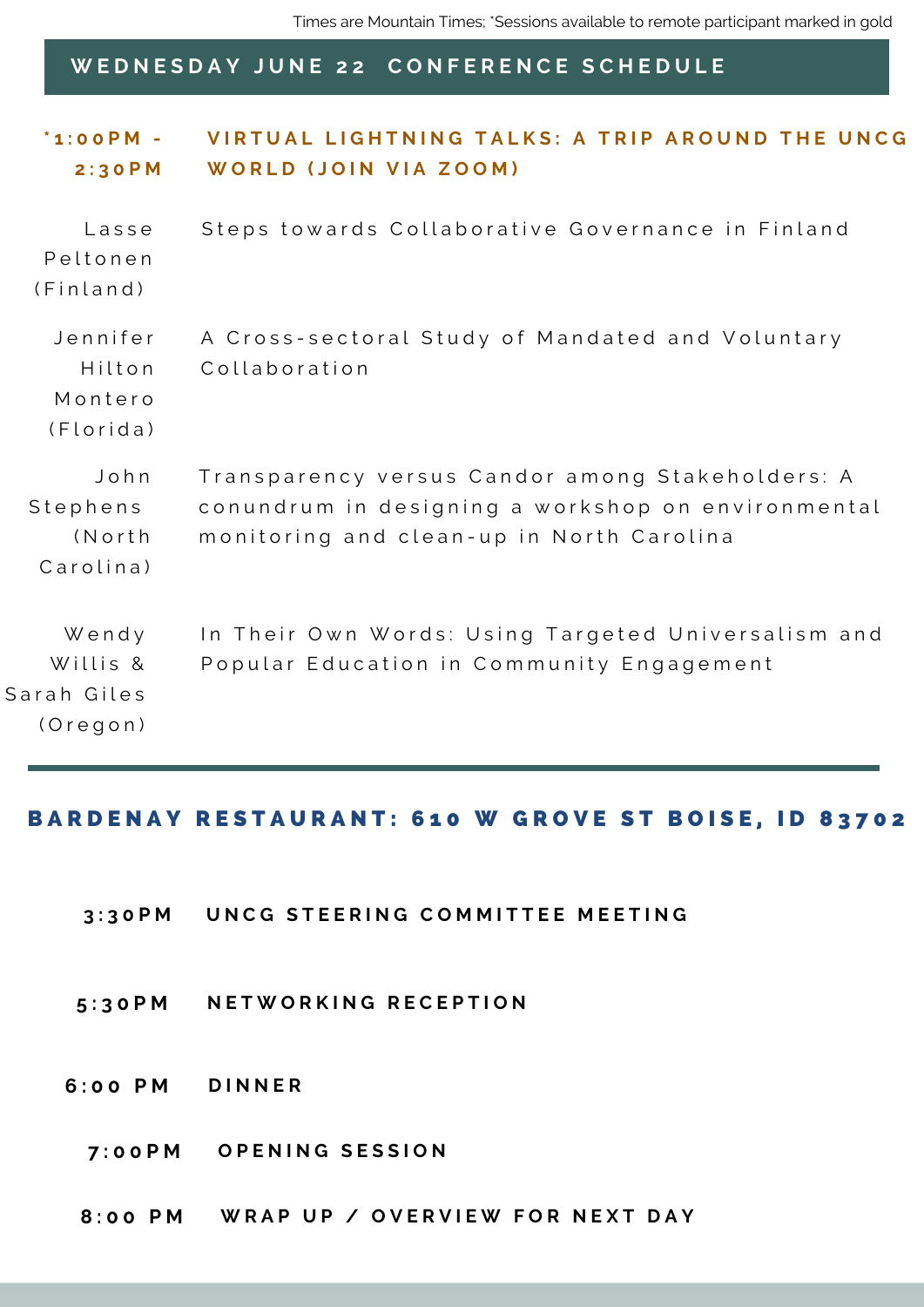### WEDNESDAY JUNE 22 CONFERENCE SCHEDULE

**\* 1 : 0 0 P M - 2 : 3 0 P M** VIRTUAL LIGHTNING TALKS: A TRIP AROUND THE UNCG **W O R L D ( J O I N V I A Z O O M )**

#### L a s s e Steps towards Collaborative Governance in Finland

P e l t o n e n  $(Finland)$ This presentation draws on the results of a research project titled "Collaborative remedies for fragmented societies: towards a collaborative turn in environmental decision-making" (CORE). This lightning talk argues that the Finnish of natural resource governance traditions offer both opportunities and obstacles for the application of collaborative processes.

J o h n S t e p h e n s ( N o r t h  $C$  arolina)

Transparency versus Candor among Stakeholders: A conundrum in designing a workshop on environmental monitoring and clean-up in North Carolina

On March 23, 2022, I facilitated the Alcoa Badin Business Park Environmental Workshop. One challenge in developing the group expectations / ground rules was how to be inclusive and transparent, yet "create space" for candor and exploration. In this Lightning Talk, I will analyze the conundrum and critique our planning and execution.

#### J e n n i f e r Hilton M o n t e r o A Cross-sectoral Study of Mandated and Voluntary **C o l l a b o r a t i o n**

 $(Florida)$ This lightning talk provides a deep dive into the motivators for collaboration and the factors that influence the outcomes, as well as the differences between mandated and voluntary collaborative environments. The study compares the experiences of members who participated in task forces created by the Florida State Legislature across four policy areas - defense, child welfare, criminal justice, and e n v i r o n m e n t .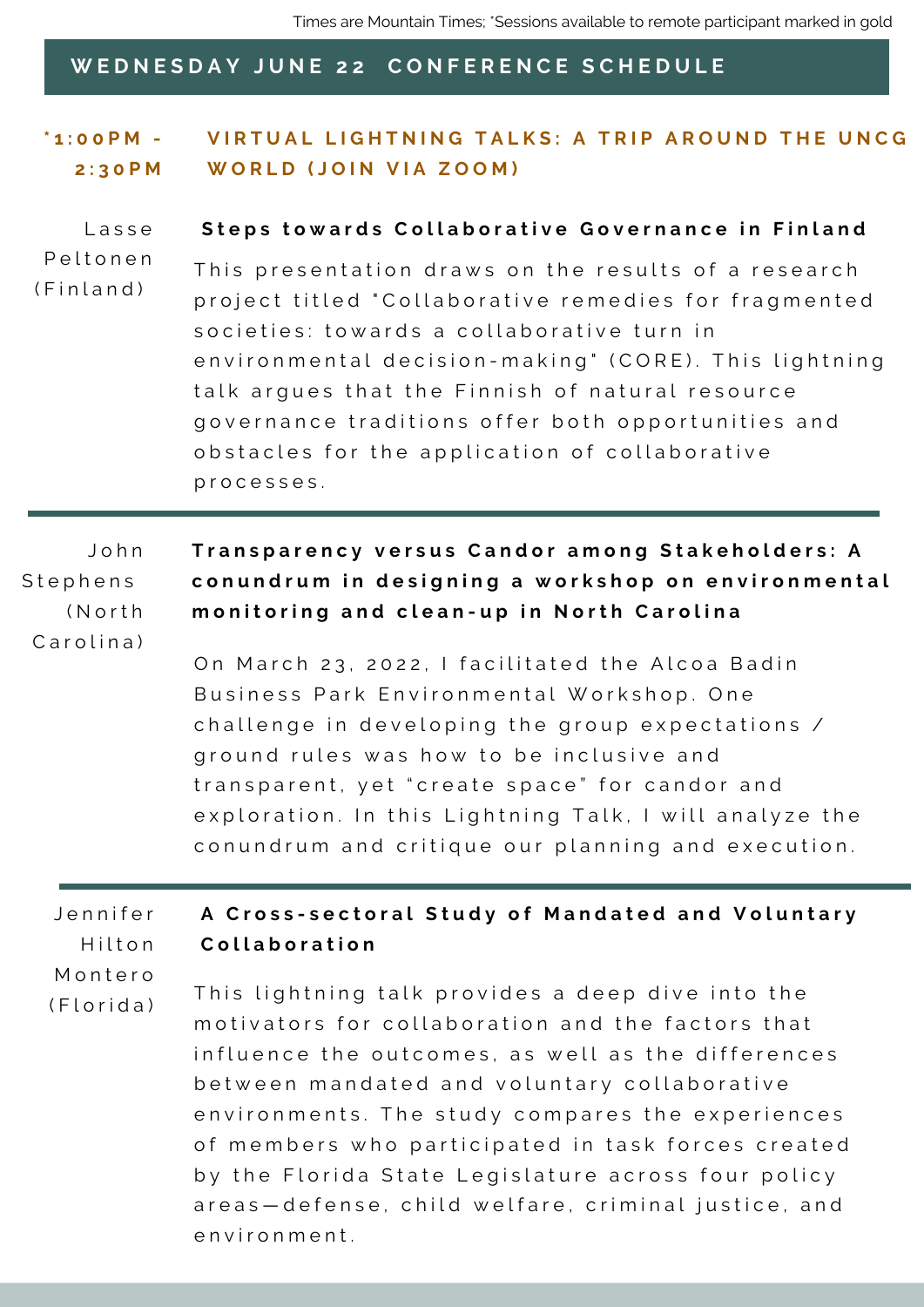### WEDNESDAY JUNE 22 CONFERENCE SCHEDULE

and lessons learned!

**\* 1 : 0 0 P M - 2 : 3 0 P M** VIRTUAL LIGHTNING TALKS: A TRIP AROUND THE UNCG **W O R L D ( J O I N V I A Z O O M )** For the past decade, Oregon's Kitchen Table has W e n d y Willis & Sarah Giles In Their Own Words: Using Targeted Universalism and Popular Education in Community Engagement

> practices to ensure that Oregonians from all walks of life have a voice in public decision-making. We have

> lightning talk, we will share some of our experiences

drawn from the ideas of targeted universalism and popular education to create multi-faceted, multi-

lingual, and multi-cultural engagement. In this

used highly segmented and culturally specific ( O r e g o n )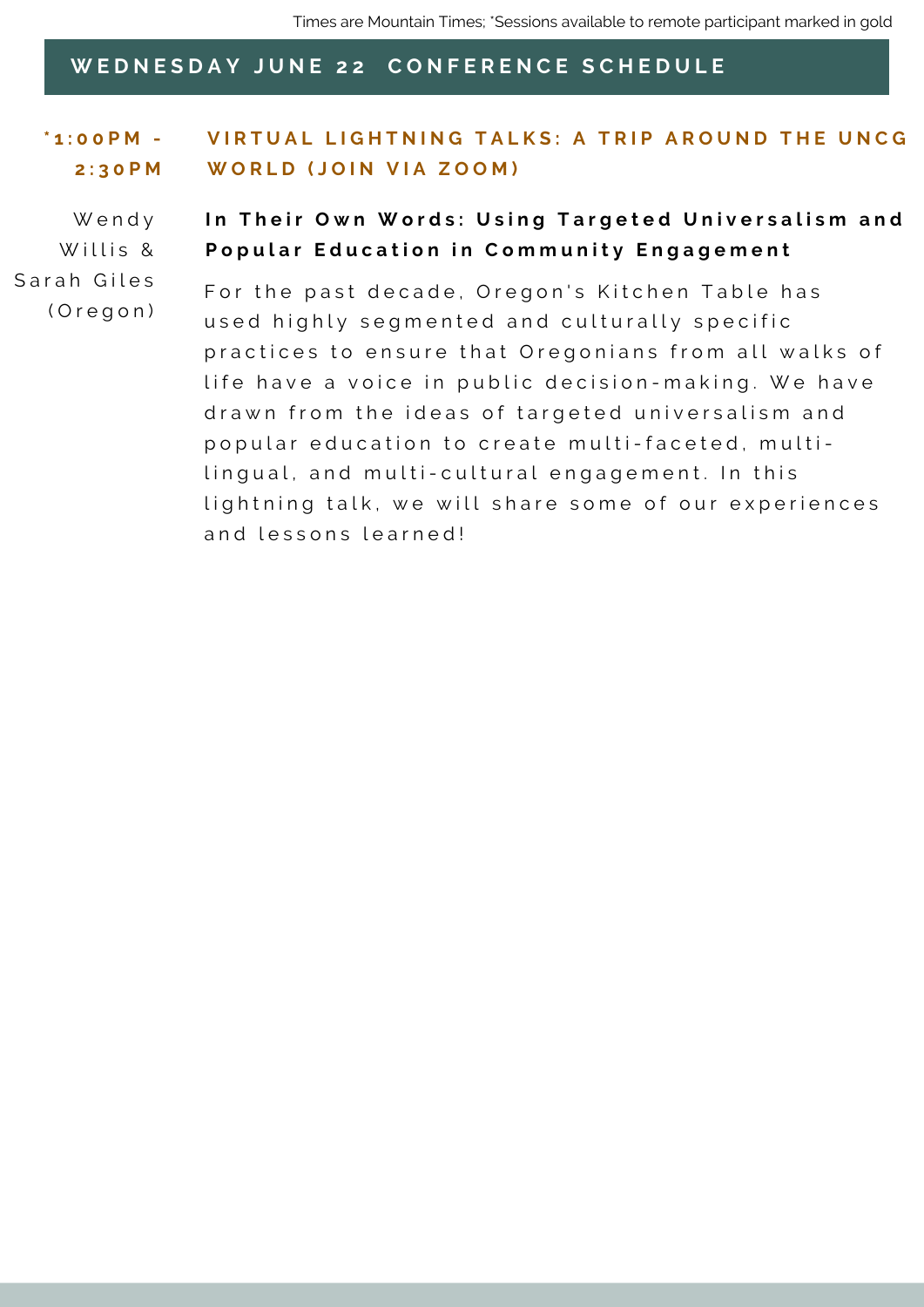Times are Mountain Times; \*Sessions available to remote participant marked in gold

### THURSDAY JUNE 23 CONFERENCE SCHEDULE

### U[N](https://www.uidaho.edu/boise/event-planning/legacy-pointe)IVERSITY OF IDAHO, LEGACY POINTE 322 E FRONT ST, BOISE, ID 83702

- **8 : 0 0 A M B R E A K F A S T & W E L C O M E**
- Serina Fast Horse, Rebecca McLain, Georgia Hart-Fredeluces and Laticia J. Herkshan, Laurel Singer ( m o d e r a t o r ) \*9:30 AM HYBRID SESSION: REFLECTIONS ON TRIBAL **ENGAGEMENT AND COLLABORATIVE GOVERNANCE** (REMOTE PARTICIPANTS CAN JOIN VIA ZOOM)

### **1 0 : 4 5 A M B R E A K**

### **1 1 : 0 0 A M C O N C U R R E N T S E S S I O N S**

Introduction to the Trust Network (Madhawa Palihapitiya)

Facilitating Washington State's Criminal Sentencing Task Force ( Chris Page & A m and a Murphy )

Recognizing and reconciling alternative wildfire narratives (Michal Russo)

### **1 2 : 0 0 P M L U N C H**

### **1 : 3 0 P M L I G H T N I N G T A L K S**

J u l i a C a r b o n i Incorporating Students into Collaborative Governance R e s e a r c h

J o d i D e l o z i e r Boundary Spanner: An insider's look at enhancing collaboration in natural resource management

M i c h a e l K e r n What Do You Expect?: Assessing Whether a Situation is "Ripe" for Collaborative Governance

\*2:30 PM HYBRID SESSION: UNCG PEER CASE CLINICAL (REMOTE PARTICIPANTS CAN JOIN VIA ZOOM)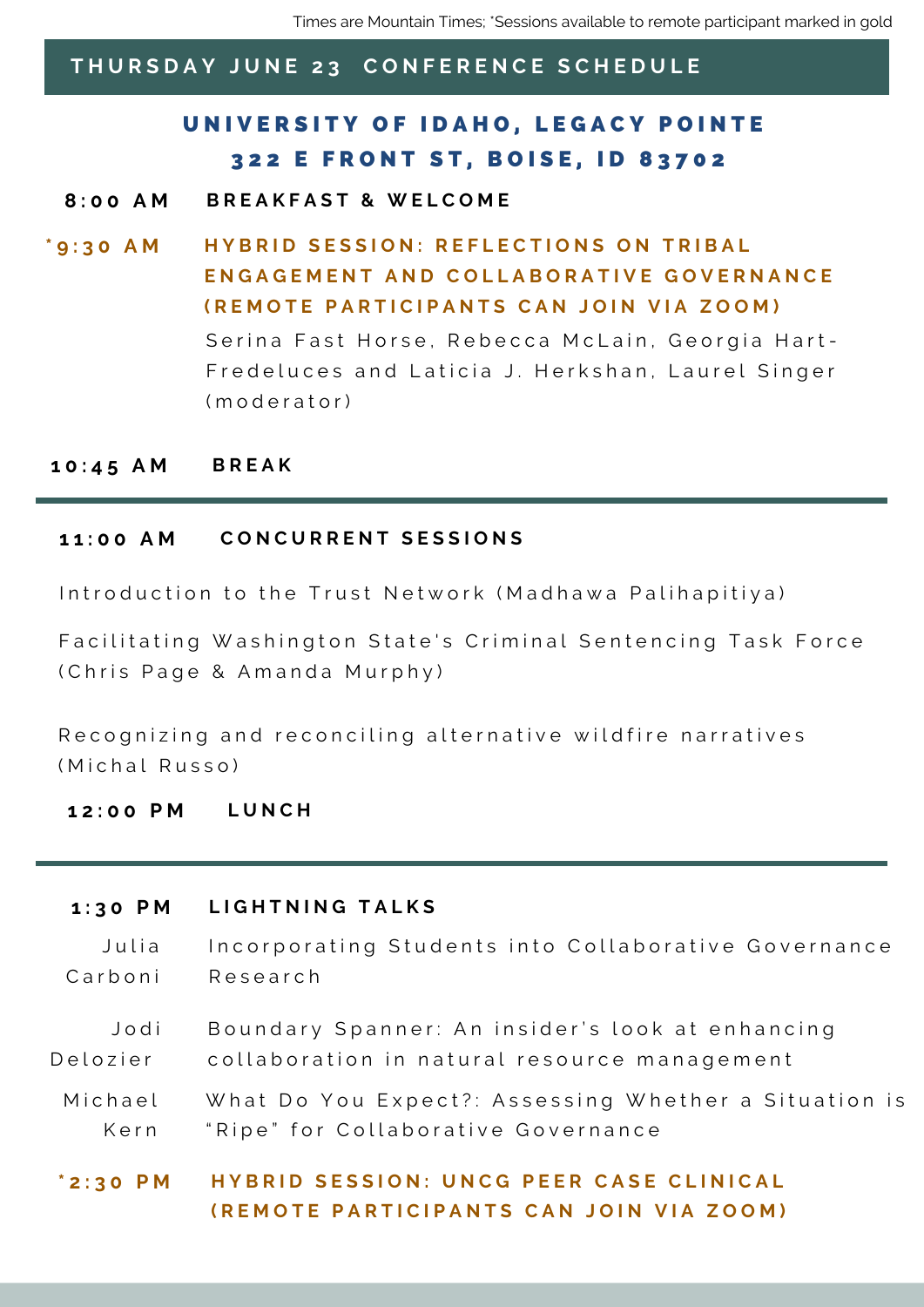### U[N](https://www.uidaho.edu/boise/event-planning/legacy-pointe)IVERSITY OF IDAHO, LEGACY POINTE 322 E FRONT ST, BOISE, ID 83702

3:15 PM WHEN A HOUSE IS MORE THAN A HOUSE: UNDERSTANDING THE SYMBOLIC IN **C O L L A B O R A T I V E P R O C E S S E S**

Wendy Willis, Kristen Wright, Manuel Padilla

**4 : 3 0 P M W R A P U P**

### 5:00PM PICK UP DINNER ON OWN / PARK PICNIC

### JULIA DAVIS PARK - BOISE PAVILIO[N](https://www.uidaho.edu/boise/event-planning/legacy-pointe) 700 CAPIT[O](https://www.uidaho.edu/boise/event-planning/legacy-pointe)L BLVD., BOISE, ID 83702

### Join us for a picnic in the park! Bring Your Own Dinner

Grab a dinner from one of several nearby places (suggestions will be provided) and head over to Boise's oldest city park, the Julia Davis Park. This 89.4 acre park provides access to the Boise River Greenbelt. The tree-lined pathway follows the river through the heart of the city and provides scenic views and wildlife habitat. The Park also contains several prominent sites, including museums such as the Boise Art Museum, the I daho Historical Museum, and the I daho Black History Museum, as well as other attractions like Zoo Boise, the Idaho Rose Society, and the Gene Harris Band Shell.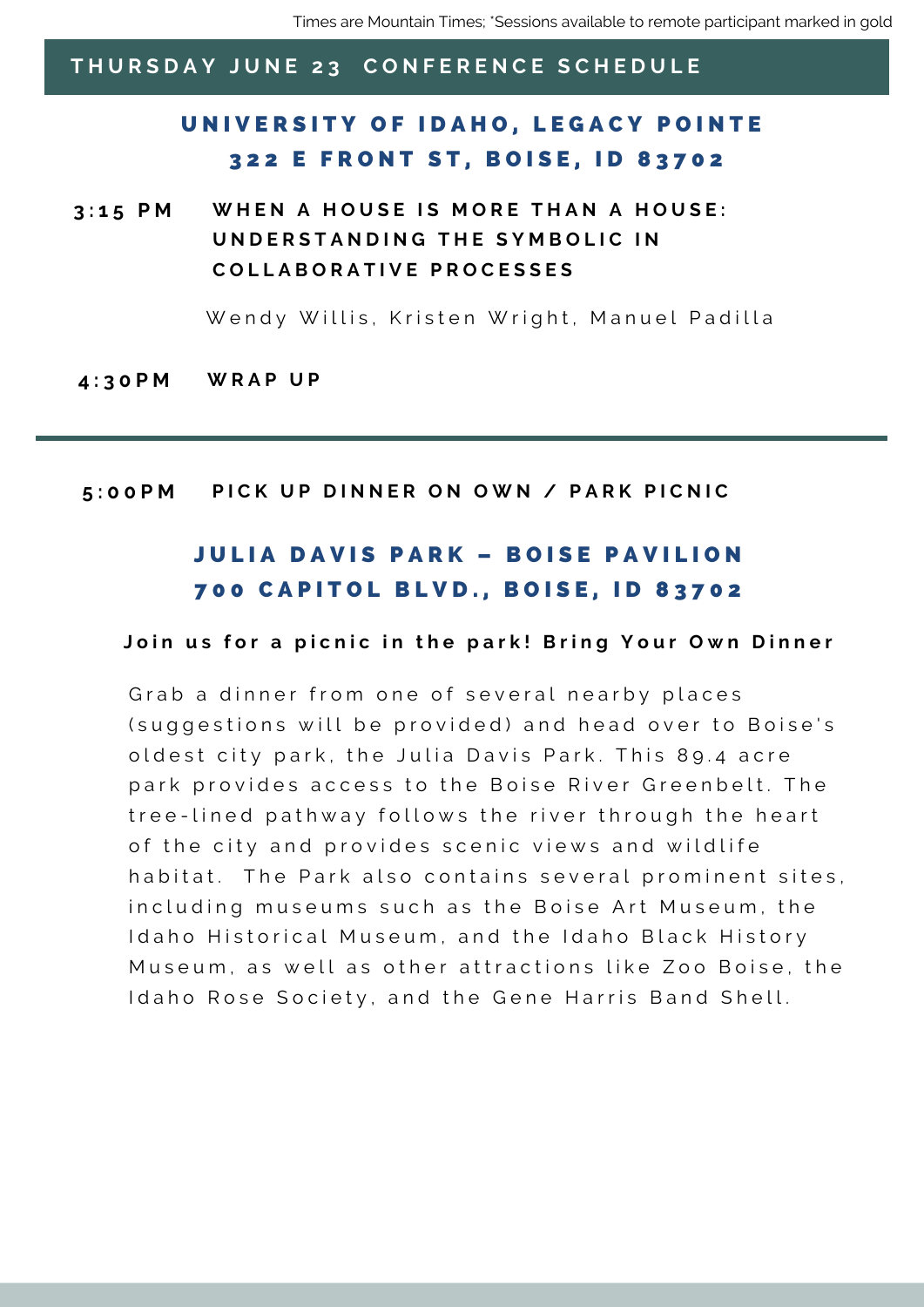### \*9:30 AM HYBRID SESSION: REFLECTIONS ON TRIBAL **ENGAGEMENT AND COLLABORATIVE GOVERNANCE** (REMOTE PARTICIPANTS CAN JOIN VIA ZOOM)

Serina Fast Horse, Rebecca McLain, Georgia Hart-Fredeluces and Laticia J. Herkshan, Laurel Singer (moderator)

This session will focus on the ways that tribal considerations and knowledge are playing roles in different collaborative processes. The session will offer presentations on:

- Collaborative research with Indigenous communities and redesigning standard research approaches to better support Indigenous self-determination
- Lessons learned about the collaborative process and the ways in which natural resource agencies, environmental organizations, and other groups interacted with tribal g o v e r n m e n t s

### 11:00 AM CONCURRENT SESSIONS

### Introduction to the Trust Network

Madhawa Palihapitiya

The Trust Network is the first conflict early warning system in the USA, and the only such system with early response capacity at the local-level. We are a non-partisan civil society movement fulfilling our role as civil society actors in preventing politically-motivated violence that is threatening our democracy. Since October 2020, the Trust Network has been continuously monitoring, analyzing and preventing political violence throughout the USA through our network of local and national partners.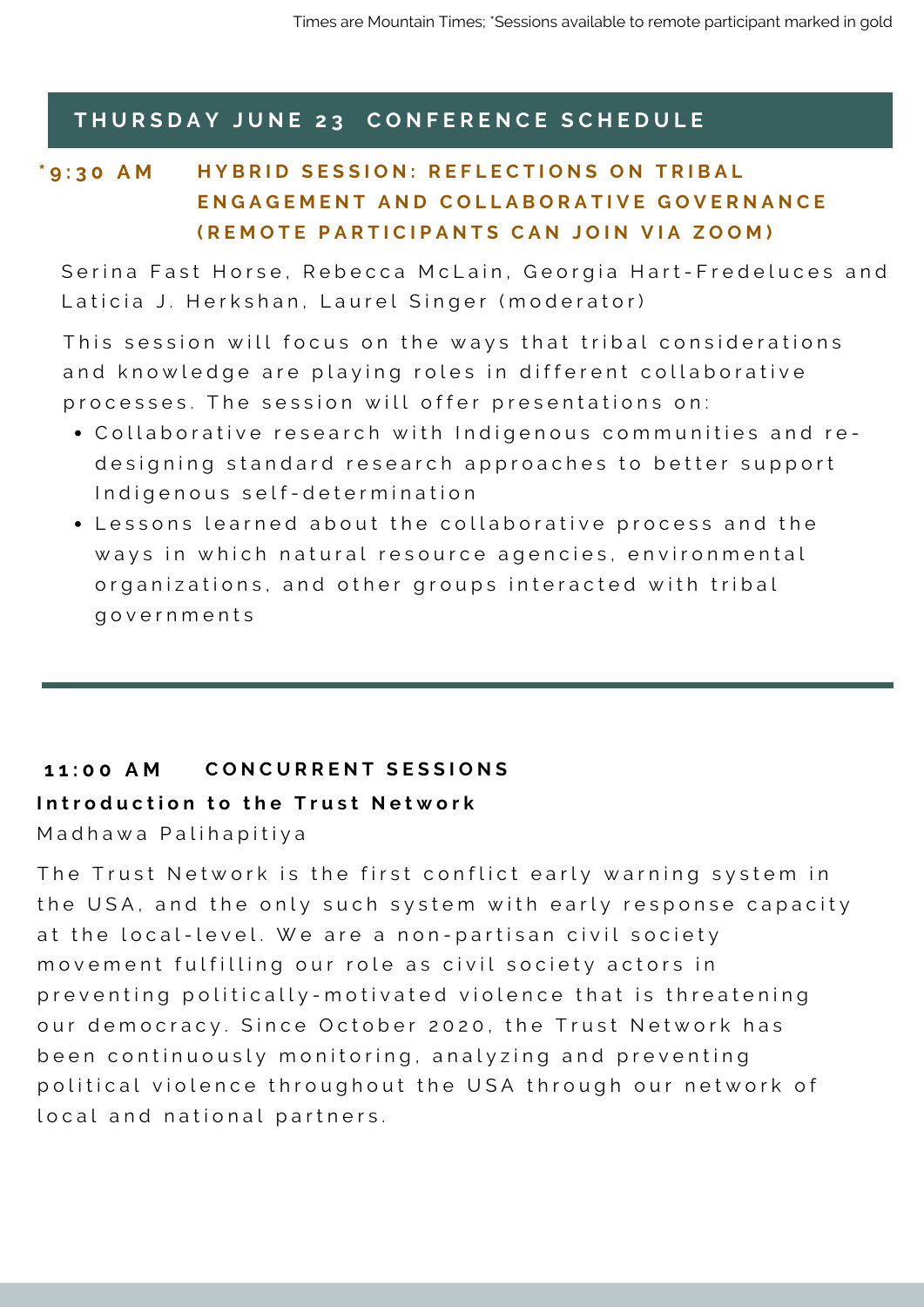### **1 1 : 0 0 A M C O N C U R R E N T S E S S I O N S**

### Facilitating Washington State's Criminal Sentencing Task Force Chris Page & Amanda Murphy

This session will provide an overview of the Ruckelshaus Center process design and methodology for facilitation of the legislatively appointed Washington State Criminal Sentencing Task Force, charged with reviewing state sentencing laws and provide recommendations for the purpose of: (a) Reducing sentencing implementation complexities and errors; (b) Improving the effectiveness of the sentencing system; and (c) Promoting and improving public safety. In the fall of 2020, the Task Force reached consensus on 47 recommendations-a mix of agency policy and legislative statutory changes to address the three policy goals stated above. The Task Force is continuing to work together through June 2023.

### Recognizing and reconciling alternative wildfire narratives Michal Russo

Today, wild fire represents a wicked socio-ecological pathology, a set of interrelated social and ecological conditions and processes that deviate from what is considered healthy or desirable. Decision makers, researchers, practitioners, and advocates engaged with the wildfire challenge hold partial and positioned conceptualizations of the problem and solution space. This session will explore the development of a typology of alternative wildfire narratives that capture the emergent set of salient, internally consistent conceptualizations among actors. The narratives will inform a series of knowledge co-production workshops among thought leaders and decision makers engaged with the wildfire challenge.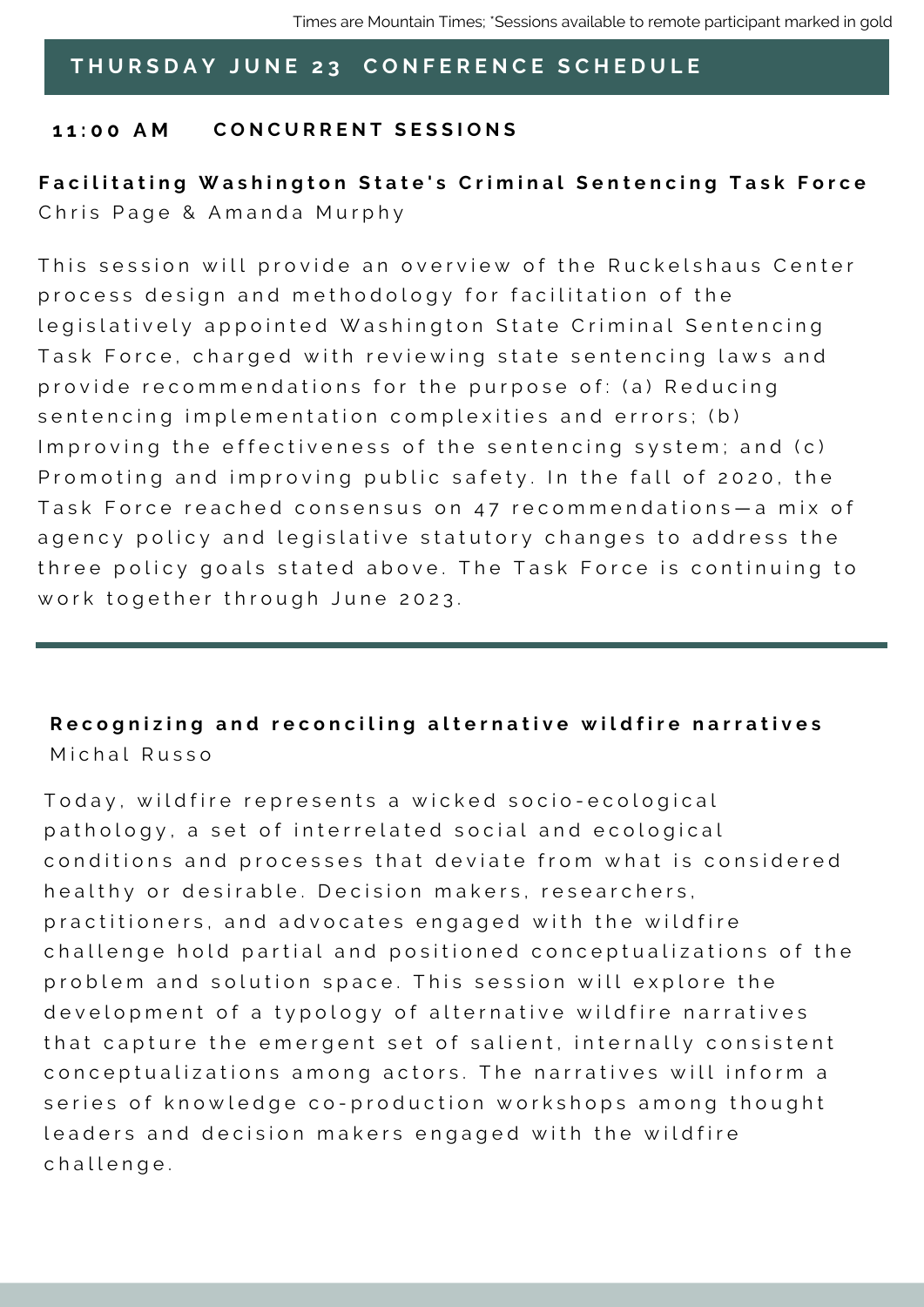### **1 : 3 0 P M L I G H T N I N G T A L K S**

#### J o d i D e l o z i e r Boundary Spanner: An insider's look at enhancing collaboration in natural resource management

Boundary spanners are individuals who reach across organizational borders to build relationships and interconnections to manage complex problems. What is not clear, however, are the skills that allow boundary spanners to cross diverse scales, sectors, and organizations. This lightning talk will examine boundary spanning skills in the context of stakeholderdirected collaborative efforts to address water challenges in agricultural settings. We pose the following research question: How did participants exhibit boundary spanning skills in a community-directed stakeholder engagement activity designed to identify solutions to water and agriculture issues?

#### M i c h a e l K e r n What Do You Expect?: Assessing Whether a Situation is "Ripe" for Collaborative Governance

A manda Murphy and Michael Kern recently published a paper in the journal Negotiation and Conflict Management Research proposing an additional condition for assessing ripeness. In this lightening talk, Michael will share that condition, as well as a question he and Amanda suggest be asked of those who are interested in initiating a collaborative process, to help practitioners assess this new condition. The goal is to share this research with colleagues so they can provide input and feedback, and take up one or both challenges in their own work.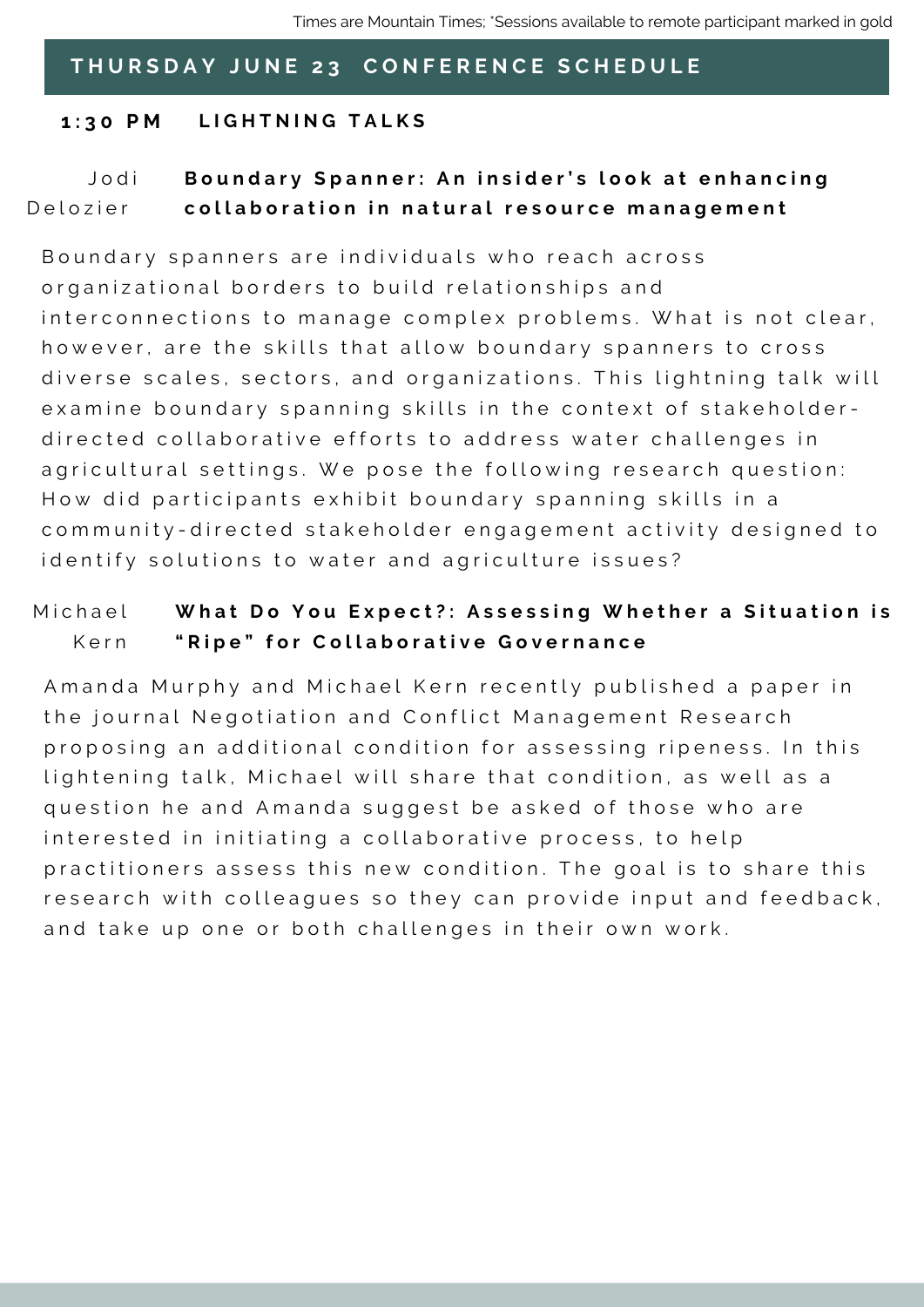### **1 : 3 0 P M L I G H T N I N G T A L K S**

Julia C a r b o n i Incorporating Students into Collaborative Governance **R e s e a r c h**

This lightning talk will discuss how collaborative governance theory and concepts are used in community based projects completed by students. I highlight student work with the Syracuse Onondaga Food System Alliance (SOFSA), a collaborative food policy council, to create a food justice atlas for Central New York as a case study. The goal of this lightning talk is to start a conversation about incorporating undergraduate students in community action research.

### \*2:30 PM HYBRID SESSION: UNCG PEER CASE CLINICAL (REMOTE PARTICIPANTS CAN JOIN VIA ZOOM)

UNCG periodically offers a Peer Case Study Clinic, a forum offering peer consultation for members of the network. We'll hear briefly about a current project a member is working on and a challenge or question they have. 1 or 2 other members will provide advice or "frame" how they might approach the challenge / question. We'll then open up for discussion.

### 3:15 PM WHEN A HOUSE IS MORE THAN A HOUSE: UNDERSTANDING THE SYMBOLIC IN COLLABORATIVE **P R O C E S S E S**

Wendy Willis, Kristen Wright, Manuel Padilla

Using housing as an example, we will explore how the metaphoric, symbolic, and emotionally resonant intersects with public policy and collaborative decision-making. We will examine how metaphor and symbol operate, and then we will lead a discussion on how we--as collaborative governance practitioners -- might work with groups to consider multiple aspects of an issue, including the metaphoric and emotional dimensions Together, we will explore how we might engage those metaphors, meet some of the emotional needs of participants in the process, and help the participants reach a satisfying r e s o l u t i o n .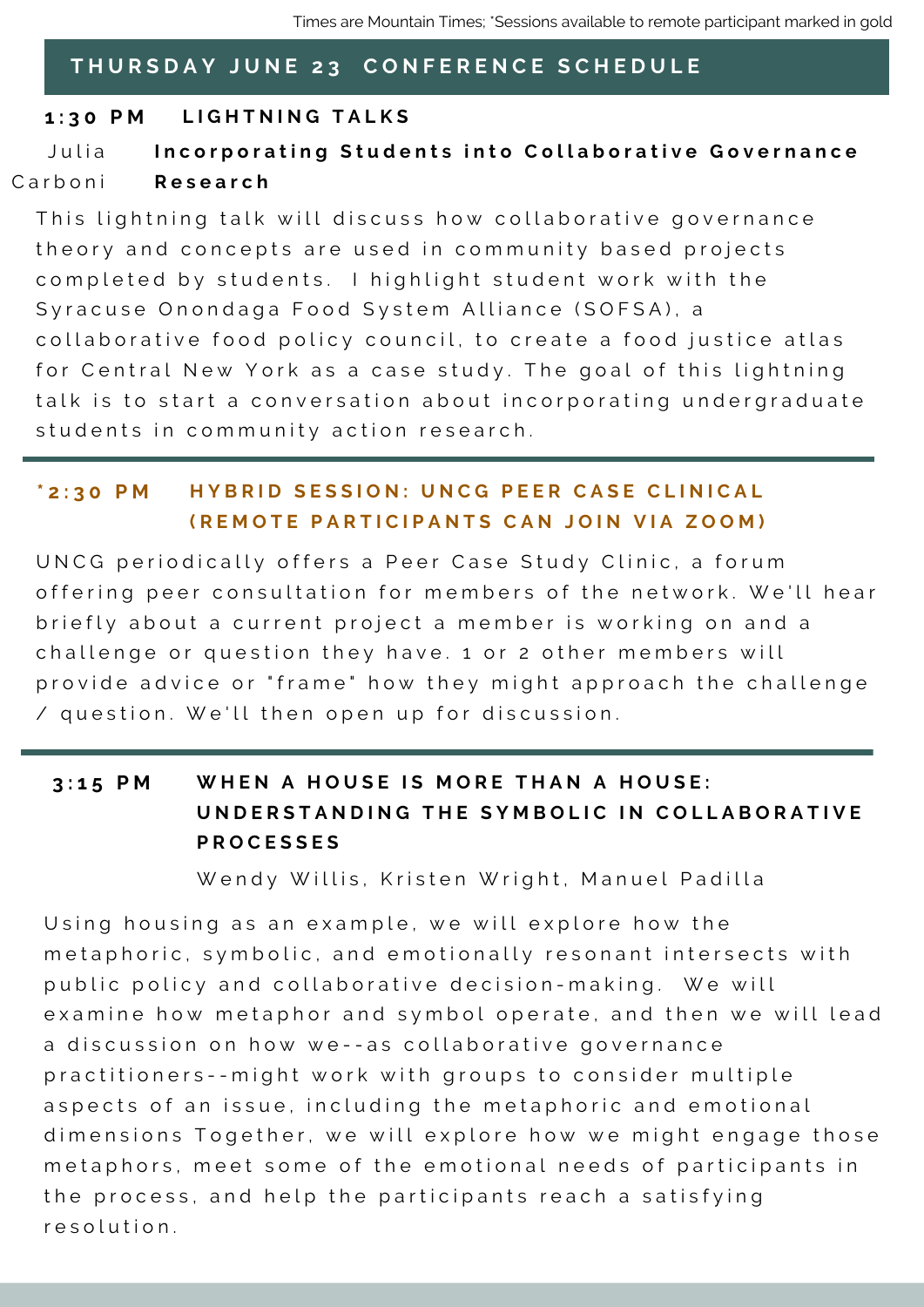Times are Mountain Times; \*Sessions available to remote participant marked in gold

### FRIDAY JUNE 24 CONFERENCE SCHEDULE

### U[N](https://www.uidaho.edu/boise/event-planning/legacy-pointe)IVERSITY OF IDAHO, LEGACY POINTE 322 E FRONT ST, BOISE, ID 83702

### 8:00 AM BREAKFAST & UNCG ANNUAL BUSINESS MEETING

### \*9:00 AM HYBRID SESSION: UNCG FOCUSES ON HEALTH (REMOTE PARTICIPANTS CAN JOIN VIA ZOOM)

Lisa Amsler, Julia Carboni, John Stephens, Kirstin F r e s c o l n

**1 0 : 1 5 A M B R E A K**

### 10:30 AM CONCURRENT SESSIONS (ONE HYBRID)

A Civity Approach to Community Resilience: Affordable Housing, Climate Change, and More (Malka Kopell & Palma Strand)

HYBRID Session (Remote participants can join by Zoom) Lessons learned advancing Collaborative Governance in the Pandemic (UNCG Teaching / Training Subcommittee)

### 11:30 PM LUNCH: NETWORKING TABLES

Talk about careers, mentoring, and projects with UNCG members who faculty, staff, and other students Students

U N C G

Planning for Future Retreat Strategic

A r e a s

### \*12:30 PM CONCURRENT SESSIONS (ONE HYBRID)

HYBRID Session (Remote participants can join by Zoom) If UNCG had \$300,000 what would we do? An exploratory scenario discussion (Terry Amsler, Manuel Padilla, Damon Isiah Turner)

Working Together: Connecting Strengths and Building Connections through Grant Partnerships (Gina Whitney)

### 1:30 PM CLOSING / LOOKING AHEAD TO UNCG 2023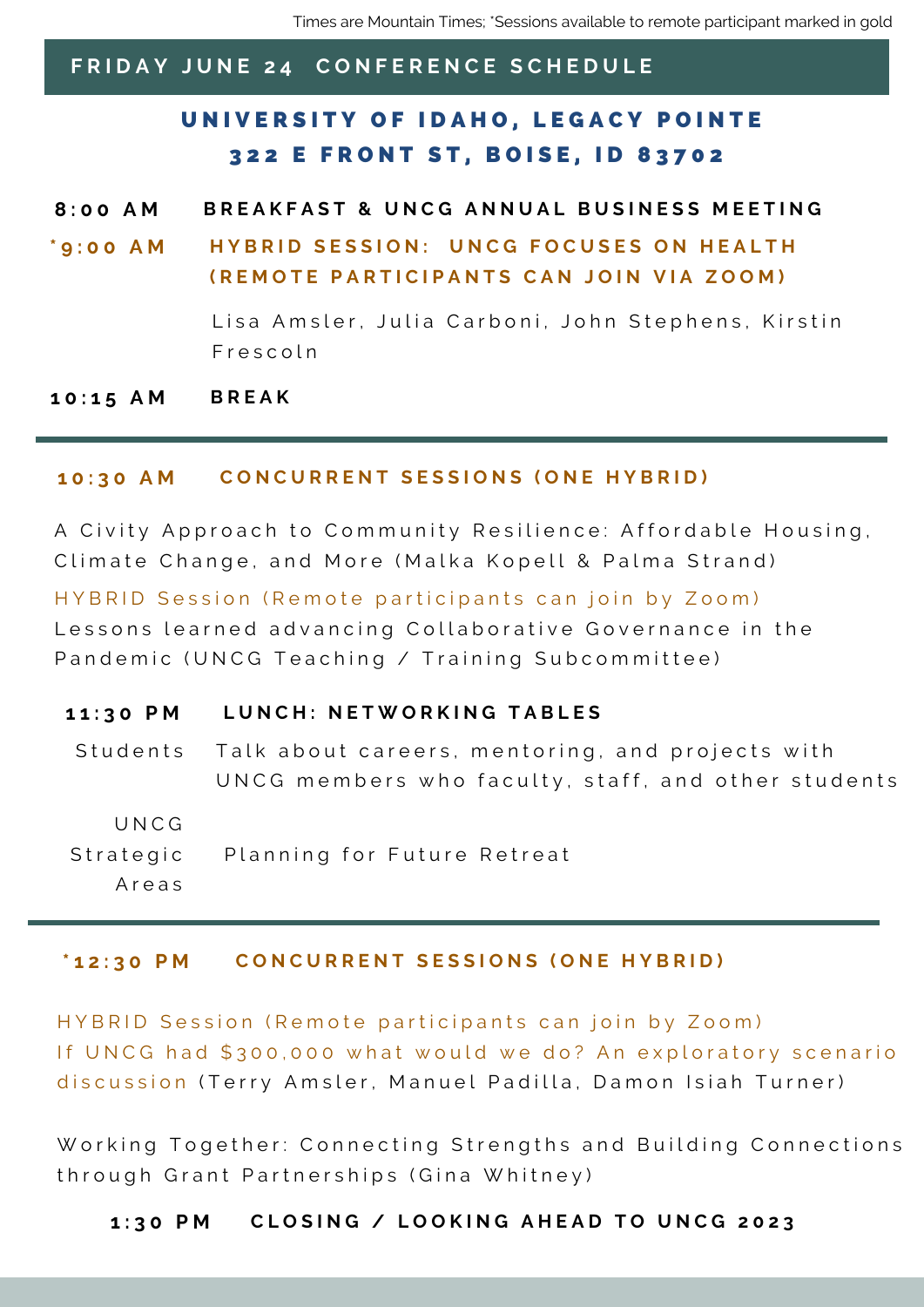### FRIDAY JUNE 24 CONFERENCE SCHEDULE

### \*9:00 AM HYBRID SESSION: UNCG FOCUSES ON HEALTH (REMOTE PARTICIPANTS CAN JOIN VIA ZOOM)

Lisa Amsler, Julia Carboni, John Stephens, Kirstin F r e s c o l n

In this panel, UNCG members and partners will present on the ways that collaborative governance is playing out in three health-related efforts, from North Carolina to Indiana to Oregon. Presenters will focus on specific aspects of collaborative governance across a wide variety of health-related settings. This panel will explore:

- How is intrastate preemption of municipal law serving as a key obstacle to collaborative governance in a process for policymaking on social determinants of health in Indiana?
- What are we learning about the meaning and implications of representation in collaborative governance contexts through an integrated delivery of physical mental, and dental health for Medicaid recipients in Oregon?
- $\bullet$  How is a collaborative practice model of facilitation and technical assistance being applied to support systems change among multiple government and non-government stakeholders working with families and children affected by mental health or substance use disorders across the U.S.?

### **1 0 : 3 0 A M C O N C U R R E N T S E S S I O N S**

### A Civity Approach to Community Resilience: Affordable Housing, Climate Change, and More

Malka Kopell & Palma Strand

This session will present the civity approach, which intentionally creates bridging relationships to increase connectivity, essential to collaboration and adaptation. The civity approach is being used nationally in communities facing economic transitions away from fossil fuel reliance. It is also being used in California, which is facing a stark shortage of affordable housing. The session will also provide participants with an interactive experience of intentional civity practice: This part of the session will create opportunities for UNCG one-on-one and group networking and engagement.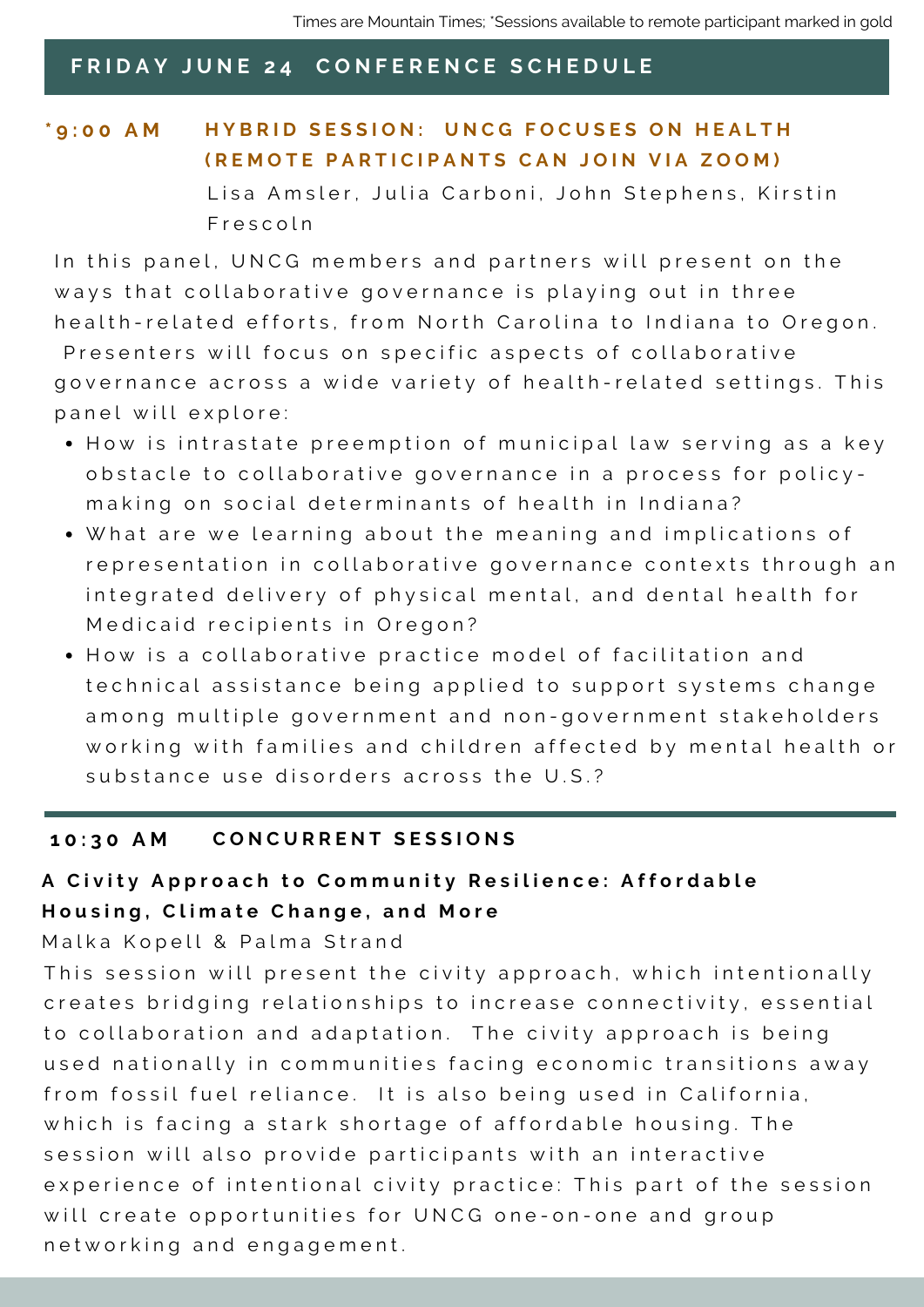### FRIDAY JUNE 24 CONFERENCE SCHEDULE

### 10:30 AM CONCURRENT SESSIONS (ONE HYBRID)

### HYBRID Session (Remote participants can join by Zoom) Lessons learned advancing Collaborative Governance in the Pandemic (UNCG Teaching / Training Subcommittee)

The Covid 19 pandemic created tremendous and extended disruption, stress and trauma to lives across the globe. In the midst of this, our Centers, Institutes and Practitioners continued to advance collaborative governance work including projects, teaching and training activities through finding ways to adopt new technology and integrate trauma informed methods. This facilitated session is an opportunity to reflect on our experience and the lessons we have learned in ways that will enhance our work moving forward. We will also leave time to reflect on best practices that can help offer guidance for navigating new post pandemic challenges such as using hybrid platforms for meetings and training sessions. The session would be used to produce a white paper summary of these lessons learned for new ways to practice collaborative governance in a post pandemic world.

### 11:30 PM LUNCH: NETWORKING TABLES

Student Networking **Students** 

> Join other students as well as seasoned faculty and staff from UNCG programs and centers for informal networking. Bring your questions, ideas, and plans for studying, working, and exploring the field of collaborative governance.

Planning for Future Retreat U N C G

**Strategic** 

In 2018 UNCG members gathered in Wyoming for a retreat focused on research. Join colleagues to plan for another retreat in one or more of UNCG's Strategic A reas (Research / Scholarship, Teaching / Training, and Practice / Engagement). A r e a s